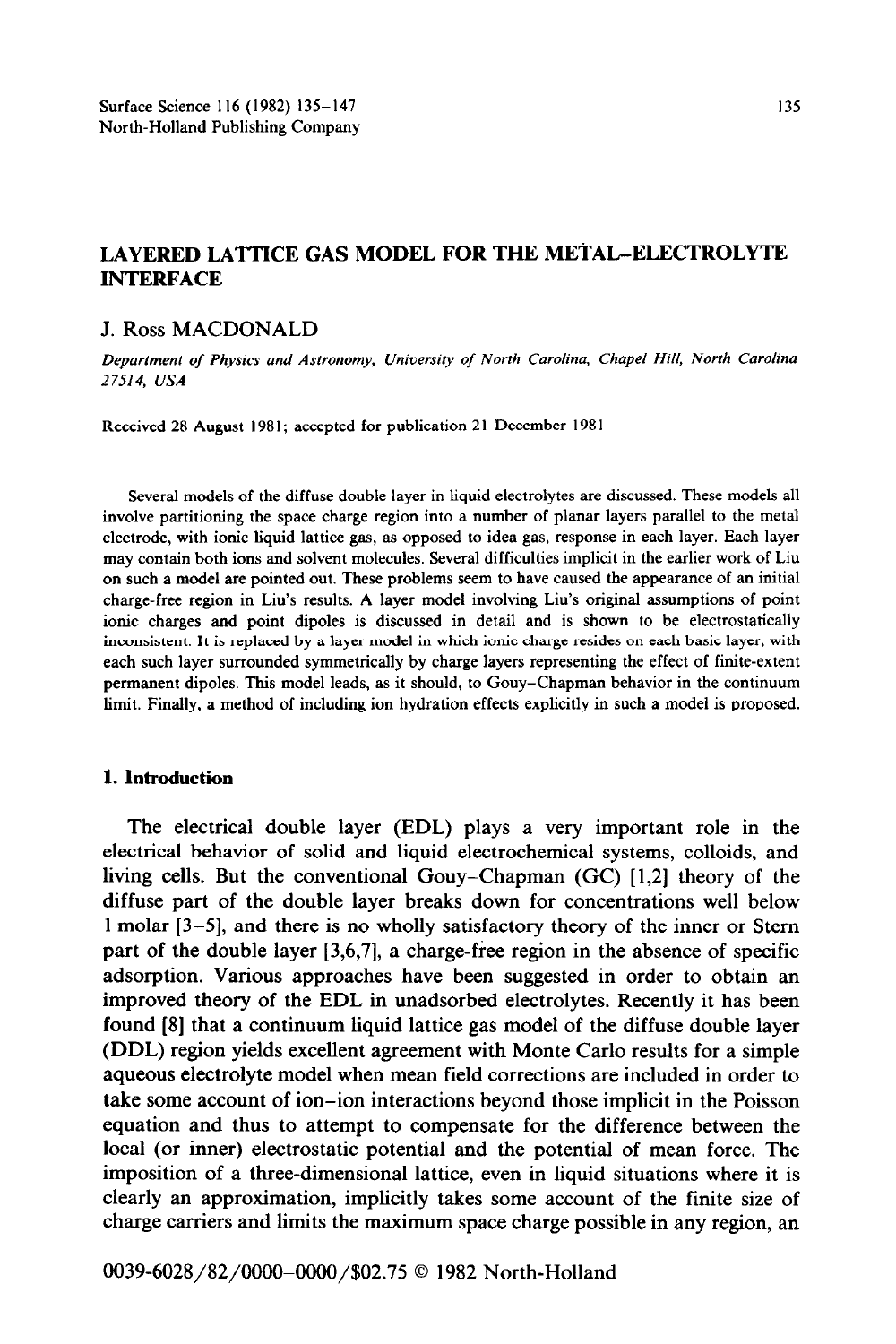effect not present in GC theory where point ions are assumed.

The first application of lattice gas theory to the present area seems to have been that of Grimley [9], and a lattice gas approach has been applied recently to the electrical behavior of both single crystals [10-16], where it should be completely appropriate, and to liquid electrolytes [8,10,11,13,17]. The work of refs. [8,10,11,13-15] includes mean field corrections. All of the work cited above except that of Liu [17] assumes that the dielectric constant of the underlying lattice material, or that of the solvent in the liquid case, is independent of local field strength. It was, however, pointed out in [8] that dielectric saturation effects can be readily included in these treatments using the approach of [6]; this has been done in unpublished work of the author. But the introduction of a dielectric constant at all, even a field-dependent differential dielectric constant, in microscopic regions near an electrode is itself a serious approximation and clearly should be replaced by a discrete treatment involving induced and (when present) permanent polarization effects [ 181. The recent work of Liu [17] is extremely valuable in showing how a reasonable start may be made in doing so.

There are two elements of Liu's work which are important in the present context. First is his use of statistical mechanics to include in a lattice gas treatment dielectric saturation effects arising from field-induced changes in the orientation of solvent-molecule permanent dipole moments. But further work, currently in train, should add the effects of induced polarization of both ions and solvent molecules as well and should consider the appropriate form of a Lorentz-cavity type of correction and mean polarization effects [19] to yield a more accurate expression for the field that produces the polarization at a given layer. When the solvent permanent dipole moment is taken zero in Liu's results, the expression for the space charge  $\rho$  reduces, as it should, to the ordinary liquid lattice gas result without mean field interactions [8- 121. Also in the absence of ions his results reduce to ordinary Langevin behavior.

The second interesting element of Liu's approach is his approximation of the three-dimensional charge and polarization distributions by means of twodimensional layers parallel to the electrode. These layers contain the ions and solvent molecules, taken electrically as point charges and point dipoles. He elects to consider the layers as part of a three-dimensional lattice gas structure. For the last several years the present author and his associates have been investigating, particularly for single crystals, a nearly equivalent approach in which each layer may be considered a two-dimensional lattice gas, with or without mean field ion-ion interactions [10,13]. In the absence of such interactions, this approach is still slightly more general in one way than Liu's because the interplanar separation need not necessarily be the same as the lattice length parameter. The approach, which is quasi-discrete, as compared to a pure continuum model, is particularly appropriate in single crystals when the Debye length is of the order of the lattice spacing or less. Although Liu characterizes his method as involving a mean field approximation, this is not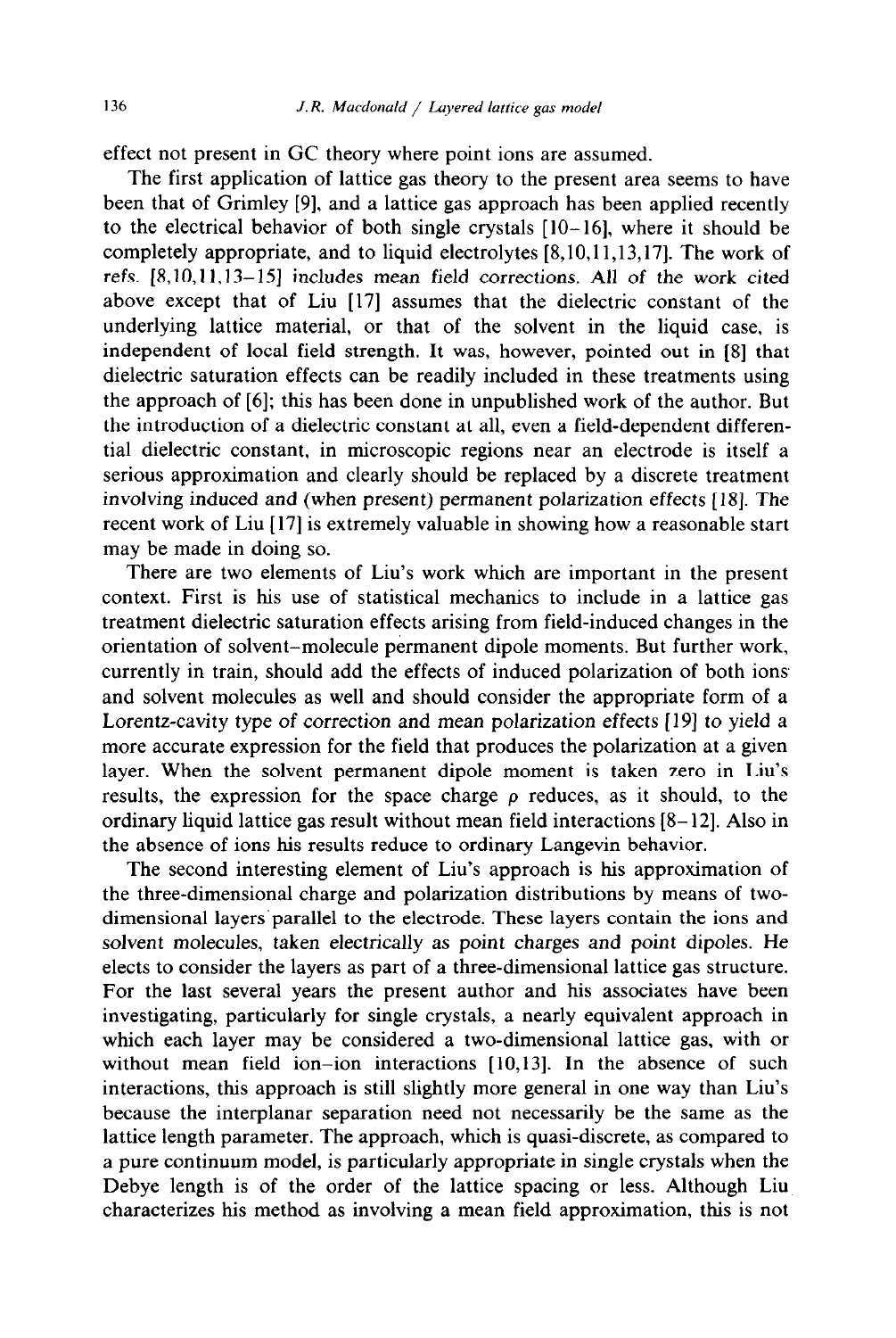the same as the mean field interaction mentioned above, which leads to the necessity of solving a self-consistency equation for the local charge density [8,10,11,13,14]. Instead, the Liu mean field approximation, also used in our work, assumes that each layer has a given mean local potential, mean charge density, and mean dielectric displacement.

A particularly surprising feature of Liu's discrete-layer numerical results [ 171 not found in the absence of permanent dipoles, [ 10,131 is the appearance next to the electrode of a virtually charge-free layer, analogous to the inner or Stern solvent-molecule layer found in aqueous electrolytes in the absence of specific adsorption. Beyond this first layer, ionic charge effects dominate permanent dipole polarization effects, as expected in the ordinary DDL. Since the Liu treatment included no explicit treatment of hydration, it seemed important to investigate whether the apparent inner-layer effect arose from approximations in the model or numerical calculation method or was an intrinsic feature of any model including permanent dipoles.

In the rest of this work, certain problems in Liu's analysis and calculations will be discussed, and equations describing a more self-consistent model which includes permanent dipoles will be discussed and compared to those of Liu. Although mean field corrections (Bragg-Williams) [8,10,11,13-16] can be readily added to this model, since they are not included in that of Liu, they will be omitted herein.

# 2. The **Liu model**

The equations which define the Liu model will be presented in normalized form for simplicity and generality. Then a layer diagram following from these equations will be presented and discussed and an alternate self-consistent model developed. Let  $\epsilon_B$  be the bulk dielectric constant of the solvent in the absence of solute ions. It is about 80.4 for water at 20°C. If  $c_0$  is the concentration of ions of either sign in the bulk for a molarity  $M_0$ , then  $c_0 = 6.022045 \times 10^{20}$  M<sub>0</sub> per cm<sup>3</sup>. At an absolute temperature *T*, the bulk Debye length  $L_D$  is then  $(\epsilon_B kT/8\pi e^2c_0)^{1/2}$ , where k is Boltzmann's constant, e is the protonic charge, and a uni-univalent situation has been assumed. Normalized quantities of interest are potential,  $\phi \equiv \psi/(kT/e)$ ; field,  $\delta \equiv$  $E/(kT/eL_D)$ ; dielectric displacement,  $\mathcal{D} \equiv D/(kT/eL_D)$ ; polarization,  $\mathcal{D} \equiv$  $P/(kT/eL_D)$ ; and mean charge density (two-dimensional) in a layer,  $Q \equiv \sigma/\sigma_n$ . Here the normalizing charge density  $\sigma_n$  is  $2ec_0L_D \equiv C_{d0}V_T$ , and  $C_{d0} \equiv$  $\epsilon_B/4\pi L_D$  is the diffuse-layer differential capacitance/unit area for an applied PD across the DDL of  $\psi_d \ll V_T \equiv kT/e$ . The quantity *P* is the polarization density per unit volume, and *Pa* will be the surface density arising from ideal permanent dipoles in a layer plane for layers separated by a distance a. For simplicity, in his actual calculations Liu neglects the direct contribution of the induced polarizability of solute ions and solvent molecules to the dielectric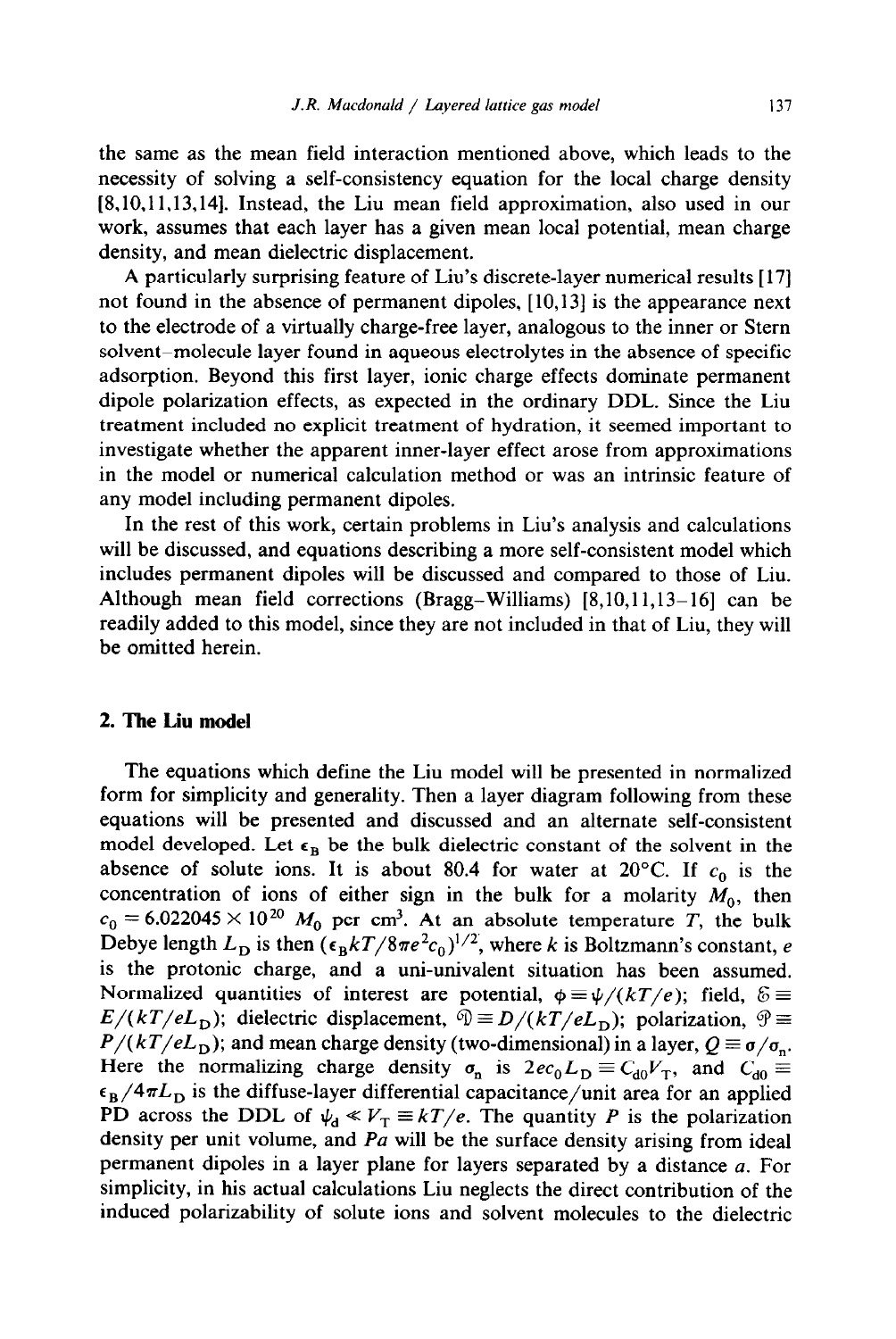constant in a layer,  $\epsilon$ , and takes  $\epsilon_{\infty}$ , the value of  $\epsilon$  when the permanent dipole contributions have been saturated out, as unity. It is usually considered to be about 6 for water. This value is larger than the square of the index of refraction because it includes water-molecule vibration and libration contributions [6,18].

If the solvent is water, as assumed by Liu, the concentration of water molecules in a region without ions is  $N = N_A / 18 \approx 3.3456 \times 10^{22}$  cm<sup>-3</sup>, where  $N_A$  is Avogadro's constant. The concentration N is taken as the density of lattice points for the lattice gas treatment. The above value is close to that used by Liu (private communication) of  $3.33 \times 10^{22}$  cm<sup>-3</sup>. It is convenient [8,10-14] to define the fractional or relative bulk concentration of ions as  $\delta \equiv c_0/N$ . Then  $\delta \approx 0.0180 M_0$  for water. In Liu's work he defines c as the concentration of ions in the bulk, but it is clear that his c is actually the present  $\delta$ . In the general case, we need one more quantity,  $\Delta \equiv a/L_D$ , where *a* is taken as 3.1 Å by Liu. For this value of a and  $\epsilon_R = 80.4$ ,  $\Delta \approx 1.015 M_0^{1/2}$ .

We shall defer until later a discussion of the constitutive equations following from free energy minimization. They give P and the charge density  $\rho \equiv \sigma/a$  at a given point in terms of the local potential and field acting at that point. In normalized form, the pertinent Liu equations are

$$
\mathfrak{D}_i = \epsilon_i \mathfrak{S}_i \equiv \mathfrak{S}_i + 4\pi \mathfrak{P}_i,\tag{1}
$$

$$
\mathcal{D}_{i+1} = \mathcal{D}_i + \epsilon_B Q_{i+1},\tag{2}
$$

$$
\phi_{i+1} = \phi_i - \Delta \cdot \mathcal{E}_{i+1}.\tag{3}
$$

Here  $Q_i$  is the net normalized charge density on a layer i and  $\mathcal{E}_{i+1}$  is the normalized field between layers i and  $i + 1$ . The factor of  $\epsilon_R$  in (2) arises from the normalization. The model used by Liu is shown explicitly for the first few layers in fig. la. Normalized quantities are shown; explicit reference to normalization will be omitted hereafter. The charge on the completely blocking metal electrode is  $Q_m \equiv Q_0$  and the total PD from this electrode to an ohmic electrode at infinity is  $\phi_m = \phi_0$ . In normalized terms  $\mathcal{D}_0 = \epsilon_B Q_0$ .

Although Liu assumed infinitesimal ideal dipoles, he elected to spread out the polarization arising from them through the space between layers, as shown in the figure. As shown by eq. (1),  $\mathfrak{D}_i = \mathfrak{D}_i(\mathfrak{S}_i)$ , but the polarization contributing to  $\mathcal{D}_i$  actually should be associated with the plane i, that where the charge  $Q<sub>i</sub>$  resides. This is necessary because the free energy calculation leading to  $\mathcal{P}_i(\phi_i, \mathcal{E}_i)$  and  $Q_i(\phi_i, \mathcal{E}_i)$  requires that  $P_i$  and  $\rho_i \equiv \sigma_i/a$  be defined at the same point. Thus, the spreading out of the polarization is an inconsistency in the ideal-dipole Liu model. It could be removed by considering (actual) non-ideal finite-extent dipoles in a much more complicated treatment. If one does require the ideal dipole polarization  $\mathcal{P}_i$  to be localized on the *i*th plane, it is clear that the normal field acting to orient the dipoles is the average of  $\mathcal{E}_i$  and  $\mathcal{E}_{i+1}$ , not  $\mathcal{E}_i$ . Thus the use of  $\mathcal{E}_i$  rather than  $\mathcal{E}_{AV}$  overestimates polarization effects since  $|\mathcal{E}_i|$  will be larger than  $|\mathcal{E}_{AV}|$ .

There is one further serious problem in the Liu model. Eq. (2) is inconsistent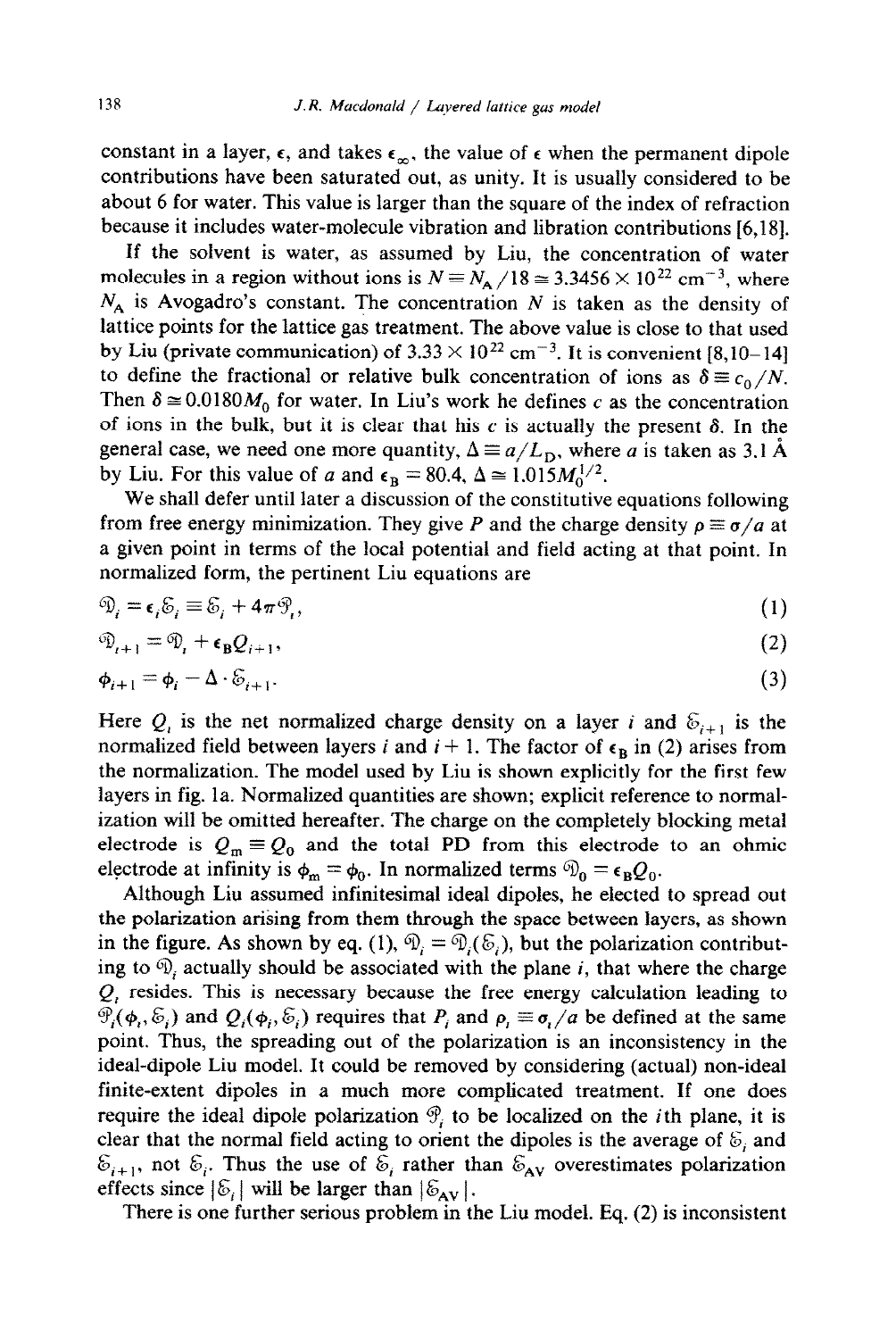



Fig. 1. (a) The Liu layered model. The separation between each charged plane is  $a$ . (b) A model involving infinitesimal dipoles.

with the boundary condition on the normal component of the displacement. The consistent equation involves the charge between  $\mathfrak{D}_{i-1}$  and  $\mathfrak{D}_i$ , but eq. (2) involves that between  $\mathcal{D}_i$  and  $\mathcal{D}_{i+1}$ . Thus eq. (2) should be replaced by

$$
\mathfrak{D}_{i+1} = \mathfrak{D}_i + \epsilon_B Q_i. \tag{4}
$$

It is very likely that the use of (2) rather than (4) in Liu's numerical work is the main reason for the appearance of virtually zero charge ( $Q_1 \cong 0$ ) on the plane  $i = 1$ , the first plane of the DDL.

Liu elected to obtain his  $\phi_i$ 's,  $Q_i$ 's and  $\hat{\varphi}_i$ 's by starting at large *i*, say  $i = i_0$ , and progressing towards the electrode at the left. This is a valid procedure, although in our earlier work [10,13] we chose to start at  $i = 0$  and progress to the right. But Liu replaced the material for  $i \ge i_0$  by the continuum Gouy-Chapman model. While this is appropriate in that fields and potentials will be small for large *i,* one should not expect that a continuum model, based on the assumption that a single Debye length spans many molecules and ions  $-$  i.e. that these are of zero size in the continuum limit, will yield exactly the same spatial dependencies as a layer model where, for  $M_0 = 1$ , one of Liu's choices,  $\Delta \sim 1$  and there is only about one molecule per Debye length. In fact, earlier work on the  $P = 0$  case shows that the final slope in the exponential decay of  $\phi_i$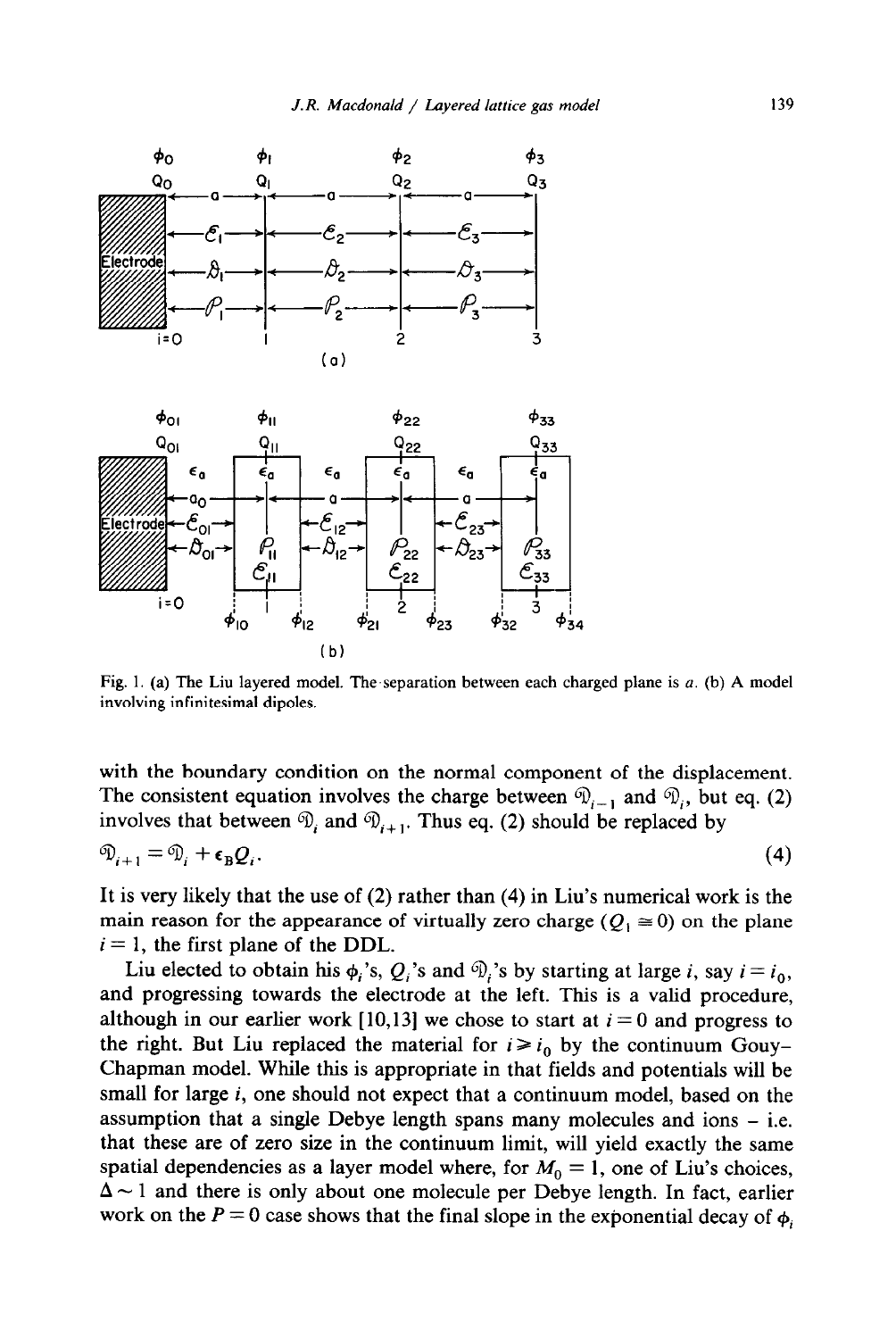and  $Q_i$  is somewhat less for  $\Delta \sim 1$  than for  $\Delta \lesssim 0.01$ , a range which yields a good approximation to the continuum solution. One might guess that this initial difference at the  $i = i_0$  joining point could lead to growing errors as *i* progressed from  $i_0$  back towards zero. Fortunately this is not the case. Recent numerical work of Liu (private communication) shows that the slightly incorrect GC slope makes no difference after one progresses several layers into the discrete region, and the proper discrete slope is quickly established.

# 3. **A self-consistent model**

The first problem is what to do about the induced polarization contribution to the dielectric constant. Although non-zero induced polarizabilities for the solvent molecules and solute ions may be introduced into the free energy minimization calculation, the results are quite complex and their discussion will be deferred to a later paper. Here it seems reasonable to pick a middle way between the above choice (where an effective  $\epsilon_{\infty}$  will come out of the calculations) and that of taking  $\epsilon_{\infty} = 1$ . Thus, following the earlier work [lo- 141, which was particularly appropriate for solids, I shall here introduce an induced polarization contribution to the dielectric constant throughout the material of  $\epsilon_a$ , independent of position and field strength. It will usually be appropriate to take  $\epsilon_{a} = \epsilon_{\infty}$ .

First, a model consistent with Liu's original assumptions of infinitesimal charges and dipoles will be considered. But this model will be shown to be electrostatically inconsistent. Next, an outline will be presented of a model which allows dipole effects to be included explicity and is electrostatically consistent. The actual working out of this model and discussion of its predictions will be deferred to a joint paper with S. Liu.

In order to describe the first model explicitly, it will initially be useful to use double subscripts. Further, since there is a potential drop across even an infinitesimal-thickness ideal dipole sheet, it will be convenient to show the dipole layer as of finite size in order to distinguish various quantities. The first model, in which the induced polarizability effects are spread out as in a continuum but the permanent dipole polarization is restricted to planes, is shown in fig. lb. An explicit distinction has been made in fig. lb between the distance  $a_0$  between the equipotential plane of the electrode and the charge centroids of the first layer of charge and  $a$ , the distance between the rest of the charge layers. A recent paper [7] suggests that because of nonlocal effects  $a_0$ may be as small as or smaller than the distance of field penetration into the metal,  $0(0.5 \text{ Å})$ . This will be of no consequence for calculations of the DDL alone, since one can start the calculation at  $i = 1$  with  $\phi_{10} \equiv \phi_d$ , the total PD across the DDL, and treat the calculation of the PD ( $\phi_{01} - \phi_{10}$ ) separately whenever the total applied PD,  $\phi_m \equiv \phi_{01}$ , is required.

Note that the  $\mathcal{D}'$ 's in fig. 1b are not conceptually equivalent to those in fig.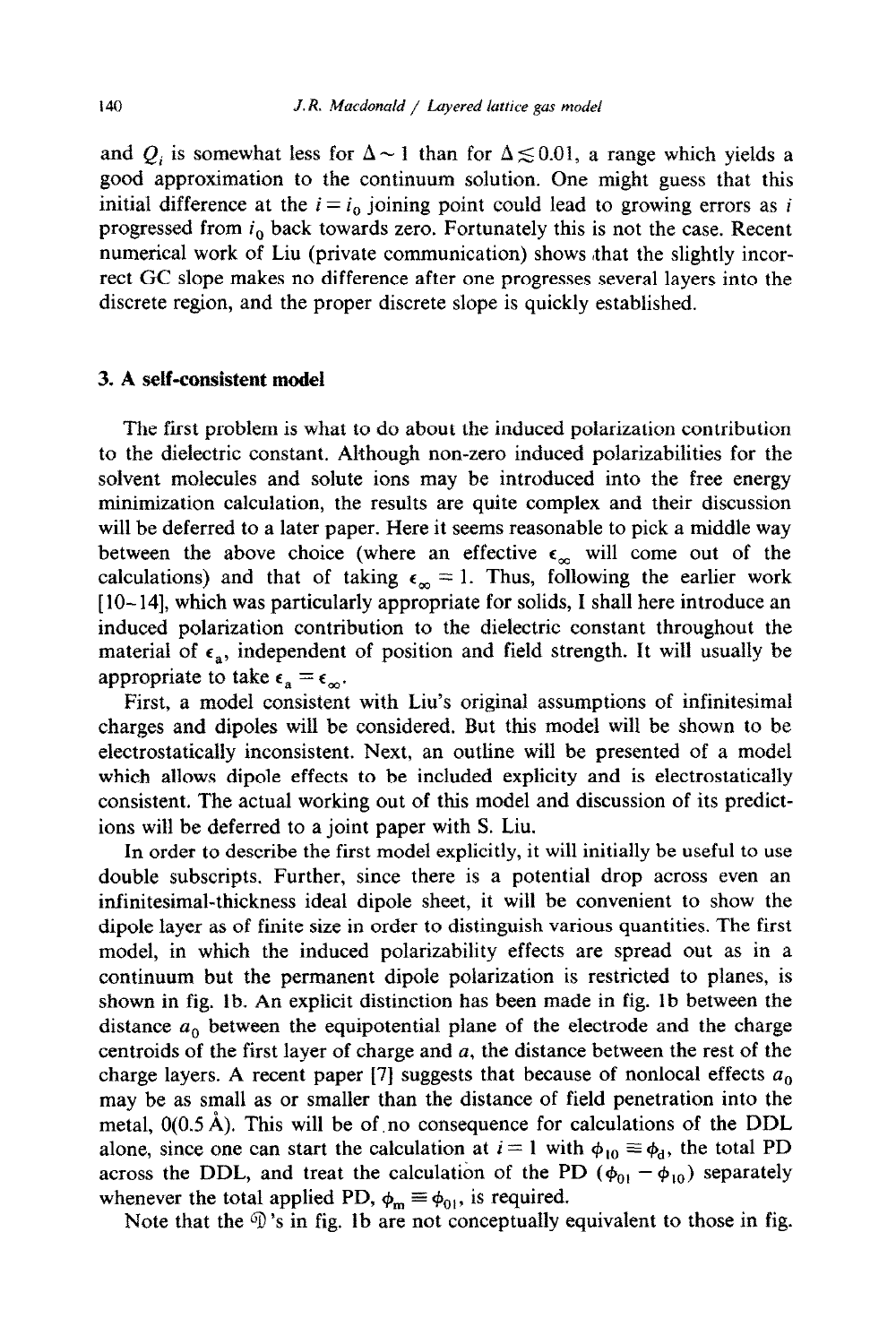la. They do not include permanent dipole effects, and one can write

$$
\mathfrak{D}_{i,i+1} = \epsilon_{\mathbf{a}} \mathcal{E}_{i,i+1} \equiv \mathcal{E}_{i,i+1} + 4\pi \mathcal{P}_{\text{ind};i,i+1},\tag{5}
$$

Where  $\mathcal{P}_{ind}$  is the induced polarization. The connection between sequential  $\mathcal{P}'$ 's may be written (for forward progression) as

$$
\mathcal{D}_{i,i+1} = \mathcal{D}_{i-1,i} + \epsilon_{\mathbf{B}} Q_{ii},\tag{6}
$$

leading to

$$
\mathcal{E}_{i,i+1} = \mathcal{E}_{i-1,i} + (\epsilon_{\mathbf{B}}/\epsilon_{\mathbf{a}})Q_{ii}.\tag{7}
$$

Note that there is no overt contribution to eq. (6) from the dipole layer because its net charge is zero. But one should, of course, expect a stepfunction increase in potential to occur when passing from the negative to the positive side of a sheet of smeared-out ideal dipoles. In the present non-linear polarization situation, it is not clear exactly how to express this PD for the ideal dipole sheet. For illustrative purposes only, we shall use  $4\pi a P_{\mu}/\epsilon_B$  and its normalized equivalent,  $4\pi\Delta\mathcal{P}_{ii}/\epsilon_B$ , in the following equations. As we shall see, the use of ideal dipole sheets is itself inappropriate anyway in the present context, so the present choice is not critical. The normalized equation for the PD across the ideal dipole layer is

$$
\phi_{i,i+1} = \phi_{i,i-1} + (4\pi\Delta/\epsilon_B)\mathcal{P}_{ii}.\tag{8}
$$

But the potential and field which produce  $Q_{ii}$  and  $\mathcal{P}_{ii}$  are just the average values  $\phi_{ii}$  and  $\delta_{ii}$  shown on the diagram and given by

$$
\phi_{ii} = 0.5(\phi_{i,i-1} + \phi_{i,i+1}),\tag{9}
$$

$$
\mathcal{E}_{ii} = 0.5(\mathcal{E}_{i-1,i} + \mathcal{E}_{i,i+1}).\tag{10}
$$

Now in forward progression we will always know such quantities as  $\phi_{i,i-1}$  and  $\mathcal{E}_{i-1,i}$  and will need to calculate the successive equivalent values  $\phi_{i+1,i}$  and  $\mathcal{E}_{i,i+1}$ . To do so, we need the relation which follows from the definition of  $\mathcal{E}_{i}$ ,

$$
\phi_{i,i+1} - \phi_{i+1,i} = \Delta \cdot \delta_{i,i+1},\tag{11}
$$

equivalent to eq. (3). Combination of eqs. (7) through (11) now yields the basic relations

$$
\phi_{ii} = \phi_{i,i-1} + (2\pi \Delta/\epsilon_B)\mathcal{P}_{ii} = \phi_{i-1,i} - \Delta \cdot \mathcal{E}_{i-1,i} + (2\pi \Delta/\epsilon_B)\mathcal{P}_{ii},
$$
(12)

$$
\delta_{ii} = \delta_{i-1,i} + Q_{ii}/2. \tag{13}
$$

On combining eqs. (8) and (11) and eliminating  $\mathcal{E}_{i,i+1}$  with eq. (7), one finds  $\phi_{i+1,i} = \phi_{i,i-1} - \Delta \cdot \delta_{i-1,i} + (4\pi \Delta/\epsilon_B) \mathcal{P}_{ii} - \Delta \cdot Q_{ii},$ (14)

allowing one to progress from the known prior values,  $\phi_{i,i-1}$  and  $\delta_{i-1,i}$  to the new value  $\phi_{i+1,i}$ , provided  $Q_{ii}$  and  $\mathcal{P}_{ii}$  are known. Since these quantities both depend on  $\phi_{ii}$  and  $\delta_{ii}$ , the set of coupled equations (9) and (10) must first be solved self consistently before eqs. (7) and (14) may be used to progress from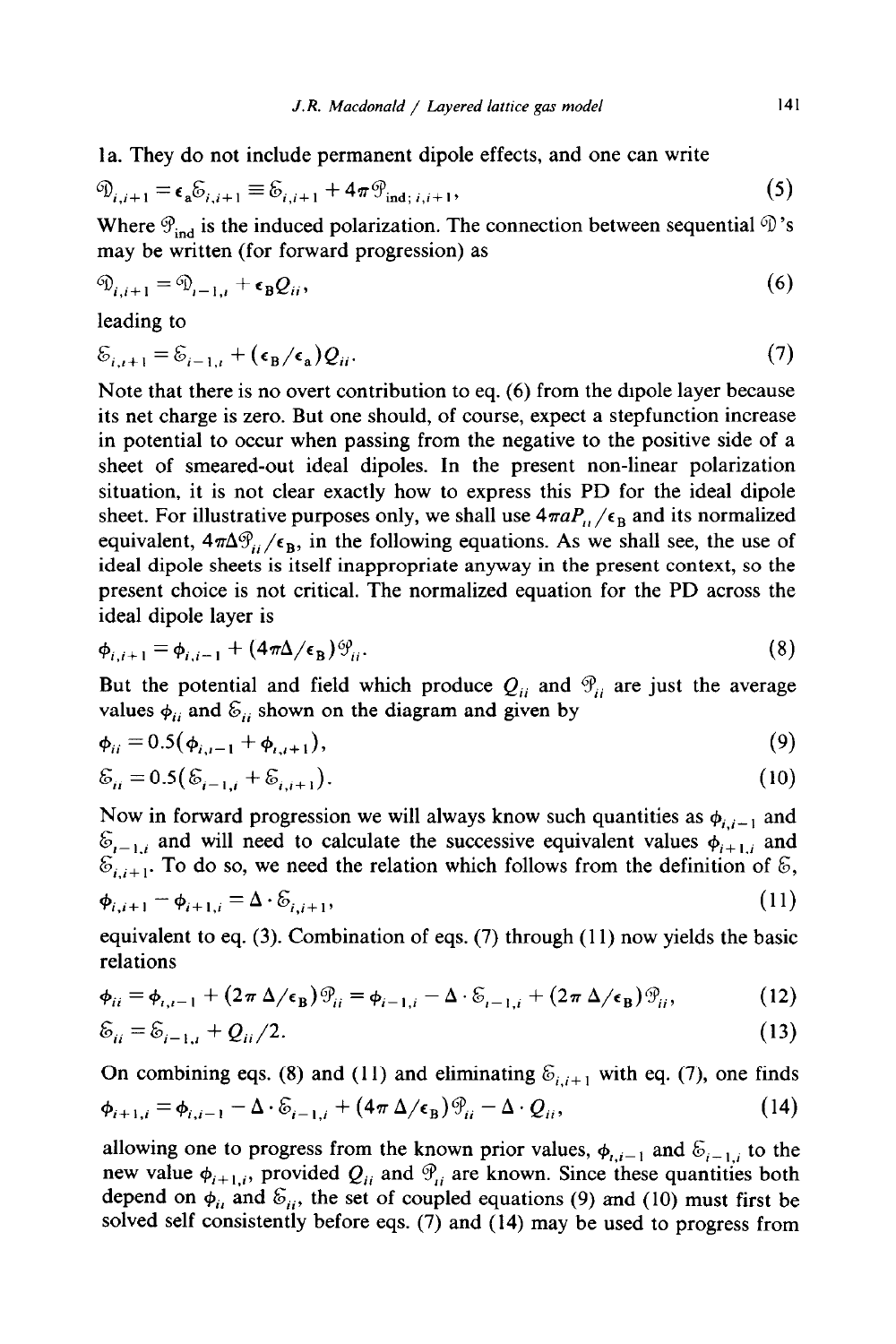one layer to the next. For forward progression, the calculation of the DDL response alone can begin with  $i = 1$  and  $\phi_{10} \equiv \phi_d$  and  $\delta_{01} = \phi_{01}/\epsilon_a =$  $(\epsilon_{\rm B}/\epsilon_{\rm a}) Q_{01} \equiv (\epsilon_{\rm B}/\epsilon_{\rm a}) Q_{\rm m}$ .

It is possible to define as follows a dipole-layer dielectric constant  $\epsilon_{ii}$ , which will represent the response perpendicular to the layer:

$$
\mathfrak{D}_{ii} = \epsilon_{ii}\delta_{ii} = \delta_{ii} + 4\pi \big[\mathfrak{P}_{\text{ind};ii} + \mathfrak{P}_{ii}\big],\tag{15}
$$

where  $\mathcal{P}_{ind}$  is again the response associated with ( $\epsilon_a - 1$ ) and  $\mathcal{P}_{ij}$  arises from the permanent dipoles. Then

$$
\epsilon_{ii} = \epsilon_{\rm a} + 4\pi \big[\mathcal{P}_{ii}/\mathcal{E}_{ii}\big]. \tag{16}
$$

In the  $\phi_{ii} \rightarrow 0$  and  $\mathcal{E}_{ii} \rightarrow 0$  limit,  $\epsilon_{ii}$  should equal  $\epsilon_{\mathbf{B}}$ . Finally, for a completely blocking electrode at the left, overall electroneutrality requires that

$$
Q_{\rm m} + Q_{\rm d} = 0,\tag{17}
$$

z.

where

$$
Q_{\rm d} \equiv \sum_{i=1}^{\infty} Q_{ii},\tag{18}
$$

 $Q_m \equiv Q_{01}$ , and  $Q_d$  is the total charge in the DDL.

When  $\mathcal{P} = 0$ , eqs. (7) and (14) yield

$$
\phi_{i+1,i} = \phi_{i,i-1} - \Delta \cdot \mathcal{E}_{i,i+1},\tag{19}
$$

equivalent to that used in earlier work [10,13] for this case. When  $\mathcal{P} \neq 0$ , however, it turns out that GC behavior is not obtained in the continuum limit. The difficulty is that the presence of a finite  $\mathcal P$  arising from dipole charge sheets infinitesimally separated from each other requires, in the limit, infinite dipole-sheet surface charge densities. But such charge densities are inconsistent with the dielectric coefficient discontinuity from  $\epsilon_a = 6$  to  $\epsilon_{ii}$  (which may be as large as 80 but is not infinite) and from  $\epsilon_{ii}$  to  $\epsilon_a$ . Thus this model must be scrapped.

A more consistent model is found if one replaces the finite-extent water dipoles by regions of uniform ideal-dipole polarization. Use a Debye length for normalization involving  $\epsilon_{\rm a}$  instead of  $\epsilon_{\rm B}$  and let the finite-dipole charge separation be  $d \leq a$ ). Now represent the effect of the permanent dipoles by dipole sheets of normalized surface charge  $Q_d$  and  $-Q_d$ , separated by d. Then let  $Q_d = \mathcal{P} \cdot (4\pi/\epsilon_a)$ , where the field and potential leading to  $\mathcal{P}(\phi, \mathcal{E})$  are just those at the center plane of the double layer. Although the effect of each permanent dipole has been spread out spatially through the introduction of the  $\pm Q_d$  charge sheets, the actual strength of the effective dipole moments is determined by the potential and field at the center plane, necessary for consistency. Finally, consistent with the mean field approach and the statistical mechanical treatment of  $\mathcal{P}$  and of  $Q$ , the ionic charge, place  $Q$  also on the center plane between the two dipole sheets. Then anywhere in the system except at actual charge centroids one will have  $\mathcal{D} = \epsilon_{a}\mathcal{E}$ , and it will be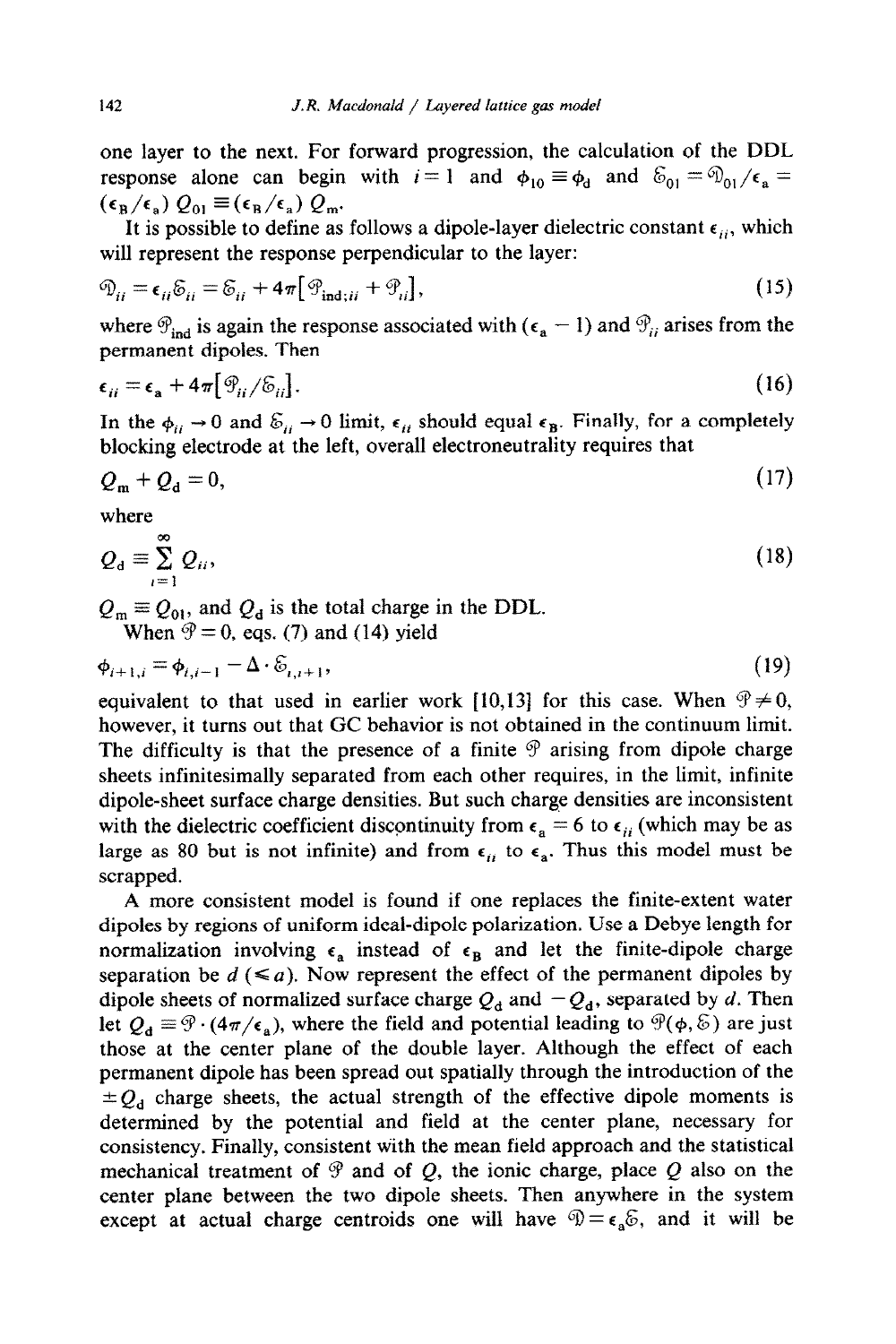unnecessary to deal explicitly with an  $\epsilon$  arising from  $\mathcal P$  directly. All such effects will have been included through the  $+Q_d$  and  $-Q_d$  sheets. If we let  $r \equiv d/a$ , the continuum limit will be obtained as  $d \to 0$  and  $a \to 0$ , keeping the value of *r* constant. Note that with  $r = 1$  the dipoles fill the material, and with  $d = 0$ , so  $r = 0$ , there are no dipoles and only charge layers remain. This model yields ordinary GC behavior (with  $\epsilon_B \gg \epsilon_a$ ) when  $p_0 \neq 0$  in the continuum limit  $(\Delta \rightarrow 0)$  when  $\phi_d \rightarrow 0$  and  $r = 1$ . Results for different values of  $\Delta$ , r, and  $\phi_d$  will be discussed in a later paper and may be expected to differ considerably from GC predictions when  $\phi_d$  and  $\Delta$  are appreciable, even for  $r = 1$ .

#### 4. **Constitutive relations**

The constitutive relations,  $Q_{ii}(\phi_{ii}, \delta_{ii})$  and  $\mathcal{P}_{ii}(\phi_{ii}, \delta_{ii})$ , are the essential element in Liu's important generalization of the layer model without permanent dipoles to a model including polarization from such dipoles. Some inconsistencies in his results, together with improved relations, will be discussed here. For simplicity, in this section we shall suppress the subscripts and take  $\psi_{ii} = \psi$ ,  $\phi_{ii} = \phi$ ,  $E_{ii} = E$ ,  $\mathcal{P}_{ii} = \mathcal{P}$ , etc.

Liu [17] found the following unnormalized expressions by means of a free energy minimization approach:

$$
\rho = -2eN\delta \sinh(e\psi/kT)/Z, \qquad (20)
$$

and

$$
P = N(1 - 2\delta) p[y \cosh(y) - \sinh(y)]/y^2 Z,
$$
 (21)

where  $y = \bar{p}E/kT$  and the partition function Z is

$$
Z = 2\delta \cosh(e\psi/kT) + (1 - 2\delta) \sinh(y)/y. \tag{22}
$$

Here  $p$  and  $\bar{p}$  are augmented dipole moments which take account of the effects of surrounding solvent molecules. If  $p_0$  is the permanent dipole moment of solvent molecules in isolation ( $p_0 \approx 1.84$  Debye for water), then  $p_0 < p < \bar{p}$ . *Eq.* (20) leads to a result for  $\sigma \equiv a\rho$  in agreement with that found earlier [8-14] when  $p = 0$  and there are no dipoles present. Further, eq. (21) reduces as it should to just the Langevin expression when  $\delta \rightarrow 0$  and there are no ions present.

The high field limiting value of *P* is, from eq. (21),  $Np(1-2\delta)$ , which becomes just *Np* for pure solvent, consistent with Onsager's treatment of  $\epsilon_B$  for water. But for the high-field limit, where all dipoles point in the field direction, dipole polarization effects may be quite different than those assumed in the low-field Onsager theory. It seems at least plausible to assume that the maximum polarization, that when all dipole motion is saturated out, is just  $Np_0$ , a smaller value than  $Np$ . Further, in this limit (which may be approximated by conditions in the first layer next to the blocking electrode at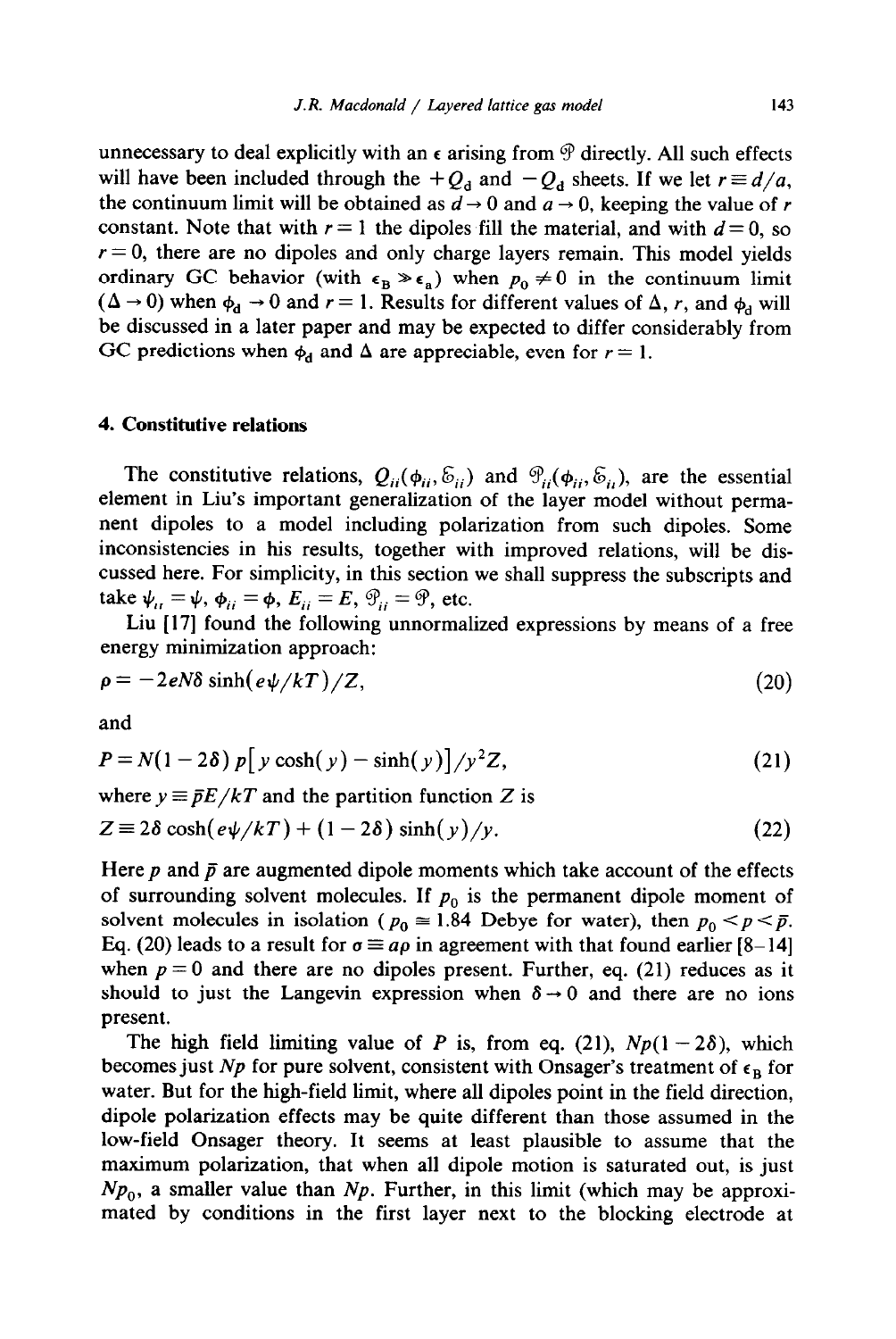appreciable applied potentials), the solvent molecules near the electrode will be in regions of high pressure arising, loosely speaking, from the attraction of neighboring ions to the electrode [6]. Then the effective  $p_0$ ,  $p_{0e}$ , may be even smaller than  $p_0$  because of solvent molecule compression. Liu has also pointed out (private communication), that eq. (21) is inconsistent with (22), since the usual derivative relation between the partition function and the polarization leads to  $\bar{p}$  rather than the p of eq. (21), making the saturation polarization even larger. It is clear that this anomaly arises because dipoles with effective moment  $\bar{p}$  were used in the free energy but no energy interaction terms involving the change from dipoles with dipole moment  $p_0$  to  $\bar{p}$  were included. To include all necessary terms of this kind would be very difficult, and we prefer at this stage to attack the problem in a more heuristic way, one closely coupled to experimental results.

There are three immediate conditions which  $P$  and the dielectric constant  $\epsilon$ involving *P* should satisfy. We consider first dielectric saturation in bulk solvent since ionic effects may be readily added later. First, as  $E \rightarrow \infty$ , one should have  $P \rightarrow NP_{0e}$ . Second, as  $E \rightarrow 0$ , one should find  $\epsilon = \epsilon_B = \epsilon_\infty +$  $4\pi[P/E]$ . Now eq. (21) leads to

$$
\epsilon = \epsilon_{\infty} + (4\pi N/3)(p\bar{p}/kT). \tag{23}
$$

With Liu's values of p and  $\bar{p}$  for water,  $N = 3.346 \times 10^{22}$  cm<sup>-3</sup>, and  $\epsilon_{\infty} = 1$ , one obtains  $\epsilon \approx 77.6$ , close to the value  $\epsilon_B \approx 80.4$  at 20°C. But if *p* is replaced by the smaller  $p_0$  or  $p_{0e}$  in order to satisfy condition (1), it is clear that  $\bar{p}$  must be increased to  $\bar{p}_e$  in order that  $\epsilon \approx \epsilon_B$ . Thus we require that  $p\bar{p} = p_{0e}\bar{p}_e$  be consistent with the experimental value of  $\epsilon_B$ . Such an increase in  $\bar{p}$  means that the permanent dipoles are more easily saturated than predicted by the Liu-Booth  $[17,20]$  result.

Luckily, recent dielectric saturation data on water [21] allows one to obtain a larger, experimentally derived estimate for  $\bar{p}_e$ , and our third necessary condition will be that the value of  $\bar{p}_e$  agree with this result. All these conditions assume that the form of the expression for  $P(E)$  is reasonably valid. In the absence of very high field dielectric saturation experimental results or more sophisticated saturation theory for the region of appreciable saturation, this assumption appears reasonable.

Now Kolodziej et al. [21] found for water at 20°C that  $\Delta \epsilon / E^2 \approx 10^{-15}$  $(m/V)^2$  up to their maximum applied field of 10<sup>7</sup> V/m. Expansion of eq. (21) to first order in  $E^2$  with  $\delta = 0$  yields

$$
\Delta \epsilon / E^2 = 4\pi N p \bar{p}^3 / 45 (kT)^3 = \left[ \left( \epsilon_B - \epsilon_\infty \right) / 15 \right] \left( \bar{p} / kT \right)^2. \tag{24}
$$

This leads to  $\Delta \epsilon / E^2 \approx 3.2 \times 10^{-16}$  (m/V)<sup>2</sup>, a factor of about 3.1 smaller than the experimental value. If we replace p and  $\bar{p}$  in eqs. (23) and (24) by  $p_{0e}$  and  $\bar{p}_e$ and use  $\epsilon_{\infty} = 6$ , then the requirements of agreement with the experimental  $\epsilon_{\text{R}}$ and the experimental saturation constant lead to  $p_{0e} \approx 1.27$  D and  $\bar{p}_e \approx 16.9$  D. Note that indeed  $p_{0e}$  is appreciably less than  $p_0$ .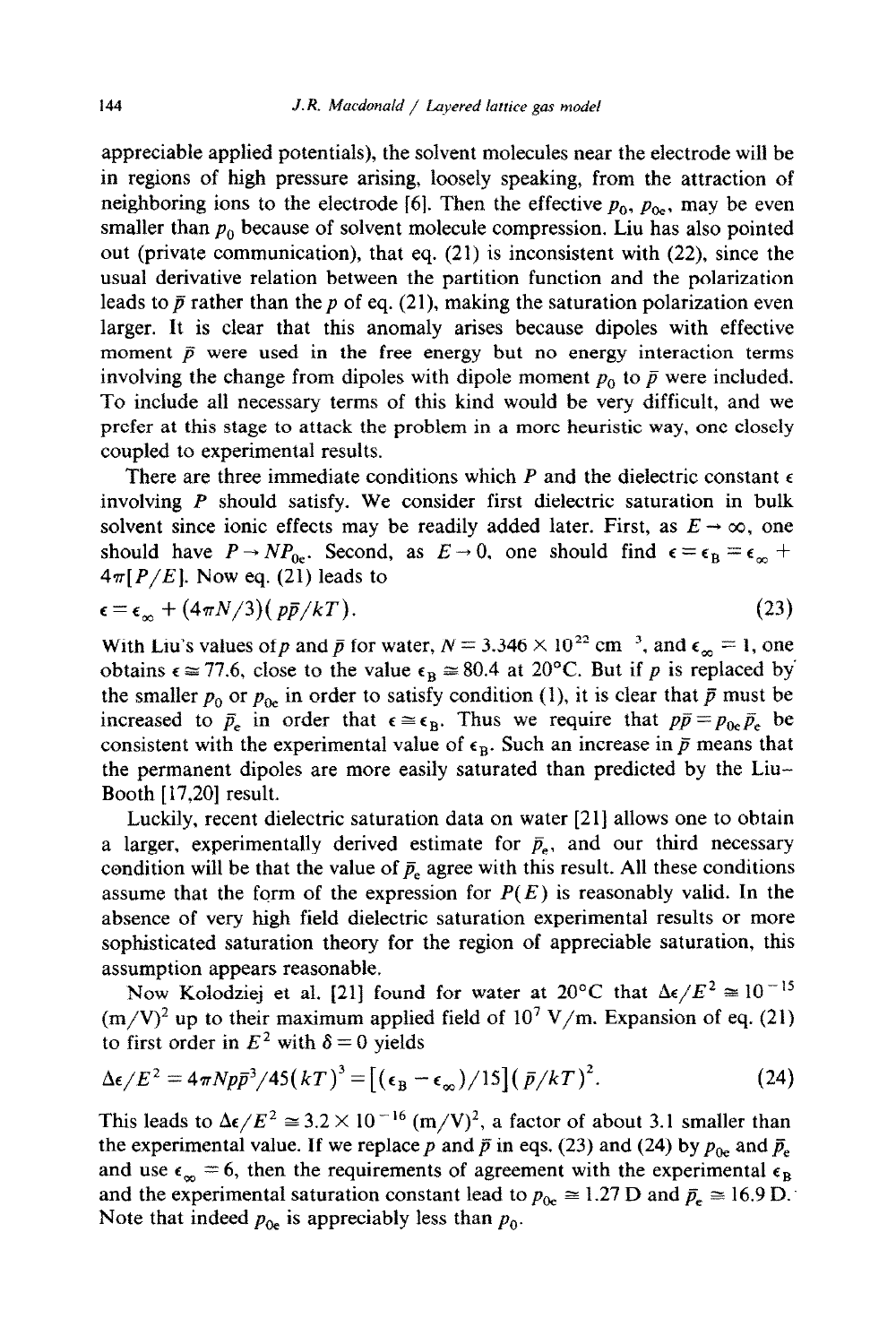When the constitutive equations are expressed in normalized form, one has for  $Q_{ii}(\phi_{ii}, \delta_{ii})$ , the normalized charge density on plane *i*,

$$
Q = \frac{-Q_s \sinh(\phi)}{\cosh(\phi) + C_R \left[\sinh(b_1 \delta)/(b_1 \delta)\right]}
$$
 (25)

where subscripts have been suppressed, the maximum magnitude of normalized layer charge density is  $Q_s \equiv \Delta/2\delta$ , and  $C_R \equiv (1 - 2\delta)/2\delta$ . This Liu result reduces to that found earlier [10,13] when  $b_1 \delta \rightarrow 0$  and there is thus no dielectric saturation effect. It does not include the mean field corrections present in the work of refs. [10] and [13]. In eq. (25), we have set ( $\bar{p}_e/kT$ ) $E \equiv$  $b_1\delta$ , so  $b_1$ , a normalized saturation parameter, is  $p_e/eL_D$ . For Liu's value of  $\bar{p}$ and for 20°C and  $M_0 = 1$ ,  $b_1 \approx 0.66$ . For the value of  $\bar{p}_e$  discussed above,  $b_1 \cong 1.18$ .

There is, unfortunately, no assurance that the Booth-Langevin dielectric saturation formula is valid, even to first order in  $E<sup>2</sup>$ , much less in the region where  $|b_1 \& \geq 1$ . The large value of  $\bar{p}_e$  and the small value of  $p_{0e}$  found above suggest, in fact, that it is not. In the absence of a more plausible choice, however, we shall use the Booth-Langevin result here, considering *6,* as a parameter whose effect will be investigated numerically for a plausible range of values. As shown below, the expression for  $\mathcal{P}$  to be used will be written so that the bulk dielectric constant  $\epsilon_R$  is recovered in the low field limit as  $M_0 \rightarrow 0$ . With  $\epsilon_{\infty} = \epsilon_{\rm a}$  rather than unity, a reasonable way of writing the Booth-Langevin expression for polarization in the presence of ions in normalized form is

$$
\mathcal{P} = \left(\frac{3C_{\mathbf{R}}}{4\pi}\right)(\epsilon_{\mathbf{B}} - \epsilon_{\mathbf{a}})\mathcal{E} \cdot F(b_1\mathcal{E}),
$$
\n(26)

where  $\epsilon_B$  is again the unsaturated bulk dielectric constant given by eq. (23) with  $p_{0e}$  and  $\bar{p}_e$ , and

$$
F(b_1\mathcal{E}) = (b_1\mathcal{E})^{-3} \left[ \frac{(b_1\mathcal{E})\cosh(b_1\mathcal{E}) - \sinh(b_1\mathcal{E})}{\cosh(\phi) + C_R [\sinh(b_1\mathcal{E})/(b_1\mathcal{E})]} \right].
$$
 (27)

Note that when  $\phi$  and  $\delta$  go to zero  $F(b_1\delta) \rightarrow 2\delta/3$ . Thus in the limit,  $[\mathcal{P}/\mathcal{E}] \rightarrow (1 - 2\delta)(\epsilon_B - \epsilon_a)/4\pi$ . The  $(1 - 2\delta)$  factor accounts for the reduced concentration of solvent dipoles in the bulk when ions are also present. The normalized dielectric displacement is given by eq. (15) and leads to the  $\epsilon$  of eq. (16).

Now hydration effects [22] cause the bulk dielectric constant of a water ion mixture to decrease appreciably as  $M_0$  increases. Thus for a NaF solute,  $\epsilon_R$  has decreased by about 15% from its  $M_0 \rightarrow 0$  value by  $M_0 = 1$ . The  $(1-2\delta)$  factor only reduces  $\epsilon_B$  by about 4% at  $M_0 = 1$ , however. This suggests that hydration effects could be much better accounted for in the present model if one applied the conventional approximation of dividing the water molecules in a given layer into three classes:  $h_+$  saturated water dipoles around each cation,  $h_-$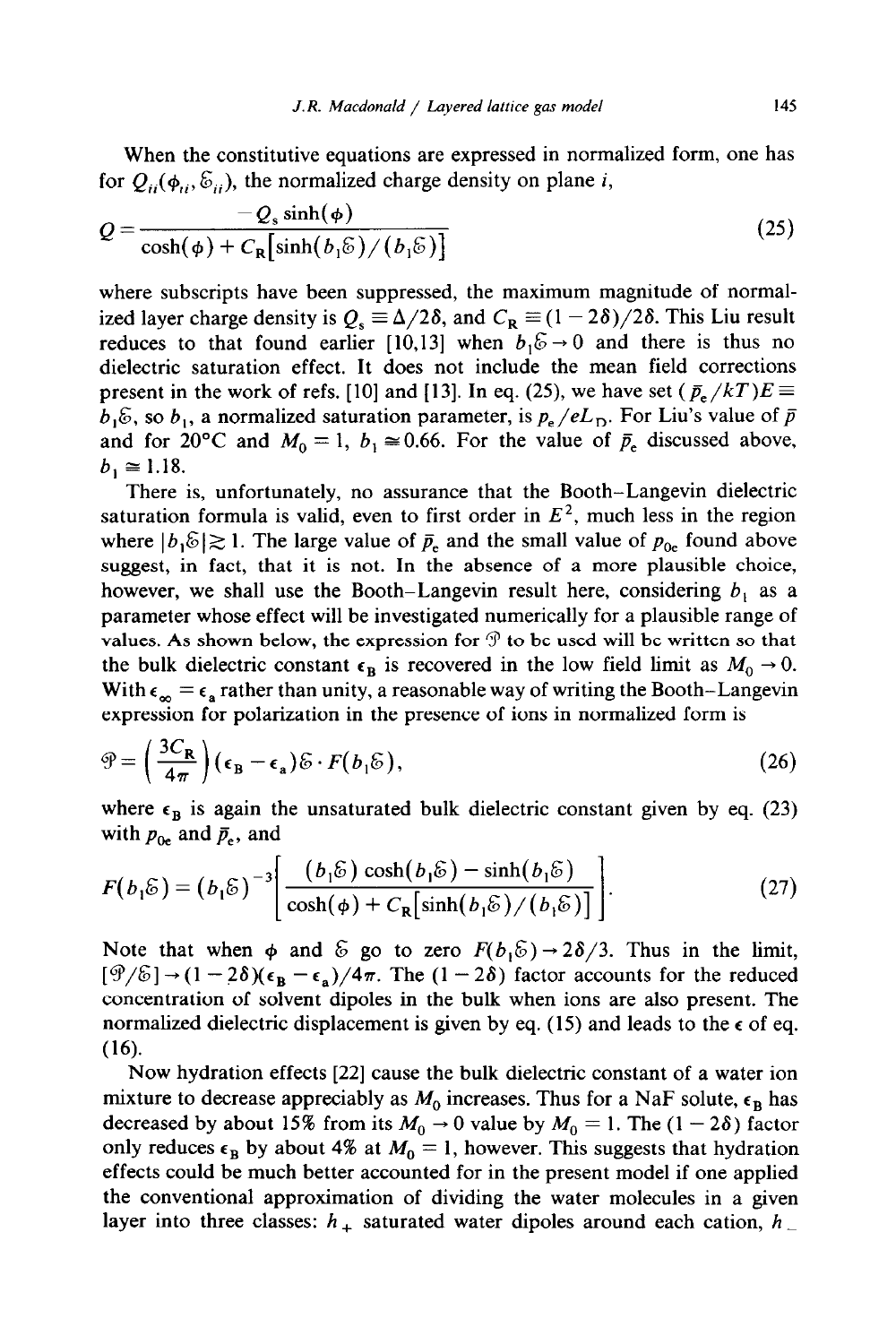saturated water dipoles around each anion [22], and the remaining dipoles as completely unsaturated. Liu has assumed that all dipoles present in a layer are free to rotate under the influence of an extenal field and thermal perturbations. The present suggestion takes the hydration numbers  $h_+$  and  $h_-$  (which range from 1 to about 6), into account and assumes that the  $h<sub>±</sub>$  dipoles around a given ion (its primary hydration sheath) are influenced by the above effects together with the strong Coulomb field of the ion (involving a saturated dielectric constant of about 6) at the position of its nearest-neighbor dipoles (one lattice spacing away from the centroid of charge of the ion). Only for a strong external field,  $\delta$ , will these  $h_{+}$  dipoles have an appreciable component of dipole moment in the direction of  $\delta$  and thus contribute to the effective  $\epsilon$  of the layer. At a layer where the local potential is  $\phi$ , if one sets Z = 1 for simplicity, there will be  $N_{\rm e} \delta e^{\phi}$  anions and  $N_{\rm e} \delta e^{-\phi}$  cations present, where  $N_s \equiv aN$ . Thus there will be  $h_N \delta e^{\phi}$  dipoles in the primary hydration sheath around these anions,  $h_+ N_s \delta e^{-\phi}$  around the cations, and  $N_s[1 - \delta(h_- \epsilon^{\phi} + h_+$  $e^{-\phi}$ )] free-to-rotate remaining dipoles. Although this division of the dipoles into three distinct classes is clearly an appreciable approximation, it should be considerably superior to no division at all and will be further pursued in a later paper. One of the immediate advantages of this approach is that if  $h_{+} \neq h_{-}$ , the  $Q_m$  versus  $\phi_d$  curve obtained from the model will be asymmetric between its,  $\phi_d > 0$  and  $\phi_d < 0$  regions, as is found experimentally.

There have been many theoretical treatments of the DDL in recent years (see, e.g., references in ref. [S]) which do not use the lattice gas approach and include permanent dipole effects only through the introduction of a background  $\epsilon_B$  ( $>\epsilon_{\infty}$ ). These treatments are generally very complex, and become more so when discrete dipoles are included [23-251; they are usually limited to low bulk ionic concentration and/or small values of  $\phi_d$ . The present approach does not suffer from these limitations but may be expected to yield less microscopic detail for the ionic and dipolar behavior because of mean field type averaging. There seems to be important roles for both kinds of models to play. Detailed comparisons between their predictions will be carried out in later papers.

#### **Acknowledgements**

The author much appreciates the numerous valuable comments of Drs. S.H. Liu, J. Hernandez, and S.W. Kenkel, and thanks the US Army Research Office for support.

### **References**

- [I] G. Gouy, J. Phys. Radium 9 (1910) 457.
- [Z] D.L. Chapman, Phil. Mag. 25 (1913) 475.